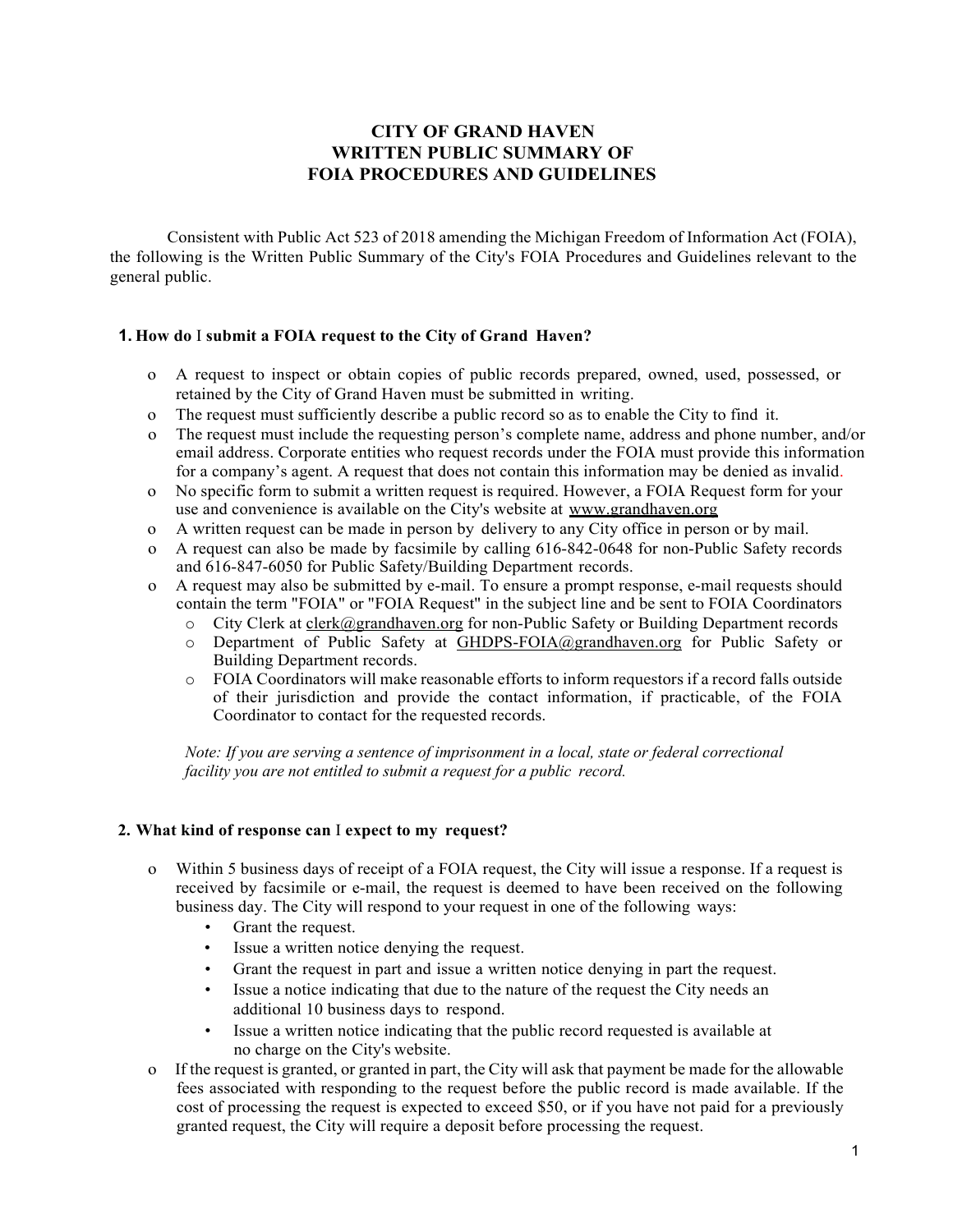## **3. What are the City's fee deposit requirements?**

- o If the City has made a good-faith calculation that the total fee for processing the request exceeds \$50.00, the City will require that you provide a deposit in the amount of 50% of the total estimated fee. When the City requests the deposit it will provide you a non-binding best efforts estimate of how long it will take to process the request following receipt by the City of your deposit.
- o If the City receives a request from a person who has not paid the City for copies of public records made in fulfillment of a previously granted written request, the City will require a deposit of 100% of the estimated processing fee before it begins to search for the public record for any subsequent written request when all of the following conditions exist:
	- the final fee for the prior written request is not more than 105% of the estimated fee;
	- the public records made available contained the information sought in the prior written request and remain in the City's possession;
	- the public records were made available to the individual, subject to payment, within the time frame estimated by the City to provide the records;
	- 90 days have passed since the City notified the individual in writing that the public records were available for pickup or mailing;
	- the individual is unable to show proof of prior payment to the City; and
	- the City has calculated an estimated detailed itemization that is the basis for the current written request's increased fee deposit.
- o The City will not require the 100% estimated fee deposit if any of the following apply:
	- the person making the request can show proof of prior payment in full to the City;
	- the City is subsequently paid in full for all applicable prior written requests; or
	- 365 days have passed since the person made the request for which full payment was not remitted to the City.
- o If the City requests a deposit and the deposit is not received by the City within 45 days from receipt of the notice of deposit required, and if the requesting person has not filed an appeal of the deposit amount, the request shall be considered abandoned by the requesting person and the City is no longer required to fulfill the request. The deposit letter is considered received three days after it is sent, regardless of the means of transmission.
- o When the City has received a deposit, the request is processed, and the requester does not pay all remaining costs within one year from the date of notification that the public records are available, the request shall be deemed abandoned and the deposit forfeited.

## **4. How does the City calculate FOIA processing fees?**

- o A fee will not be charged for the cost of search, examination, review, and the deletion and separation of exempt from nonexempt information unless failure to charge a fee would result in unreasonably high costs to the City because of the nature of the request in the particular instance, and the City specifically identifies the nature of the unreasonably high costs.
- o The Michigan FOIA statute permits the City to assess and collect a fee for six designated processing components. The City may charge for the following costs associated with processing a request:
	- Labor costs associated with searching for, locating, and examining a requested public record.
	- Labor costs associated with a review of a record to separate and delete information exempt from disclosure of information which is disclosed.
	- The cost of computer discs, computer tapes, or other digital or similar media when the requester asks for records in non-paper physical media.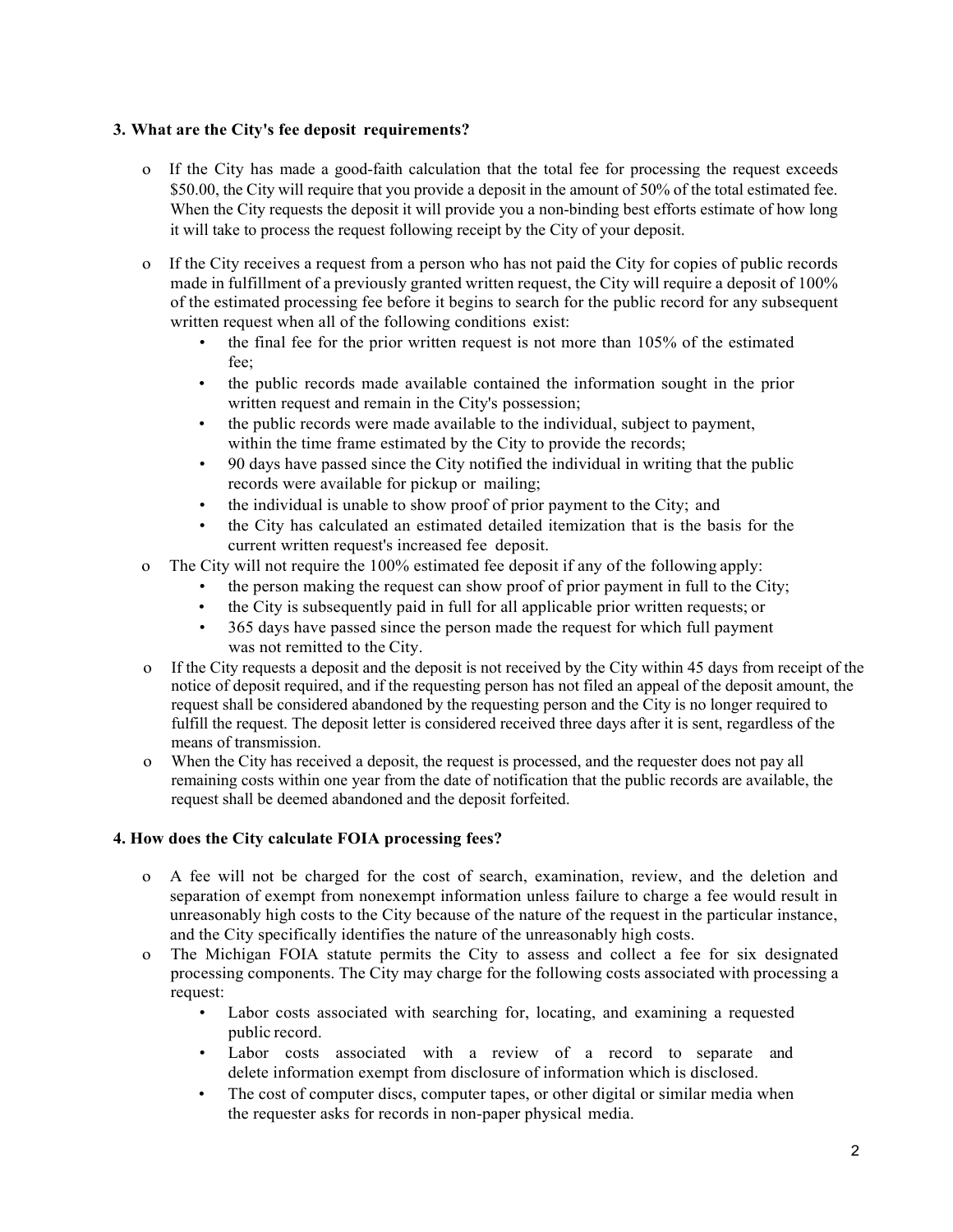- The cost of duplication or publication, not including labor, of paper copies of public records.
- Labor costs associated with duplication or publication, including making paper copies, making digital copies, or transferring digital public records to non-paper physical media or through the Internet.
- The cost to mail or send a public record to a requestor.
- o Labor Costs
	- All labor costs will be estimated and charged in 15-minute increments with all partial time increments rounded down.
	- Labor costs will be charged at the hourly wage of the lowest-paid City employee capable of doing the work in the specific fee category, regardless of who actually performs work.
	- Labor costs will also include a charge to cover or partially cover the cost of fringe benefits.
- o Non-paper Physical Media
	- The cost for records provided on non-paper physical media, such as computer discs, computer tapes, or other digital or similar media will be at the actual and most reasonably economical cost for the non-paper media.
	- This cost will only be assessed if the City has the technological capability necessary to provide the public record in the requested non-paper physical media format.
- o Paper Copies
	- Paper copies of public records made on standard letter  $(8 \frac{1}{2} \times 11)$  or legal  $(8 \frac{1}{2} \times$ 14) sized paper will not exceed \$.10 per sheet of paper. Copies for non-standard sized sheets will paper will reflect the actual cost of reproduction.
	- The City may provide records using double-sided printing if it is cost-saving and available.
- o Mailing Costs
	- The cost to mail public records will use a reasonably economical and justified means.
	- The City may charge for the least expensive form of postal delivery confirmation.
	- No cost will be made for expedited shipping or insurance unless requested.

# **5. How do I qualify for a reduction of the processing fees?**

- o The City may waive or reduce the fee associated with a request when the City determines that to do so is in the public interest because release of the information is considered as primarily benefitting the general public.
- o The City will waive the first \$20.00 of the processing fee for a request if you submit an affidavit (sworn statement) stating that you are:
	- indigent and receiving specific public assistance; or
	- if not receiving public assistance, stating facts demonstrating an inability to pay because of indigency.
- o You are not eligible to receive the \$20.00 waiver if you:
	- have previously received discounted copies of public records from the City twice during the calendar year; or
	- are requesting information on behalf of other persons who are offering or providing payment to you to make the request.
- o The City will waive the fee for a nonprofit organization that meets all of the following conditions:
	- the organization is designated by the State under federal law to carry out activities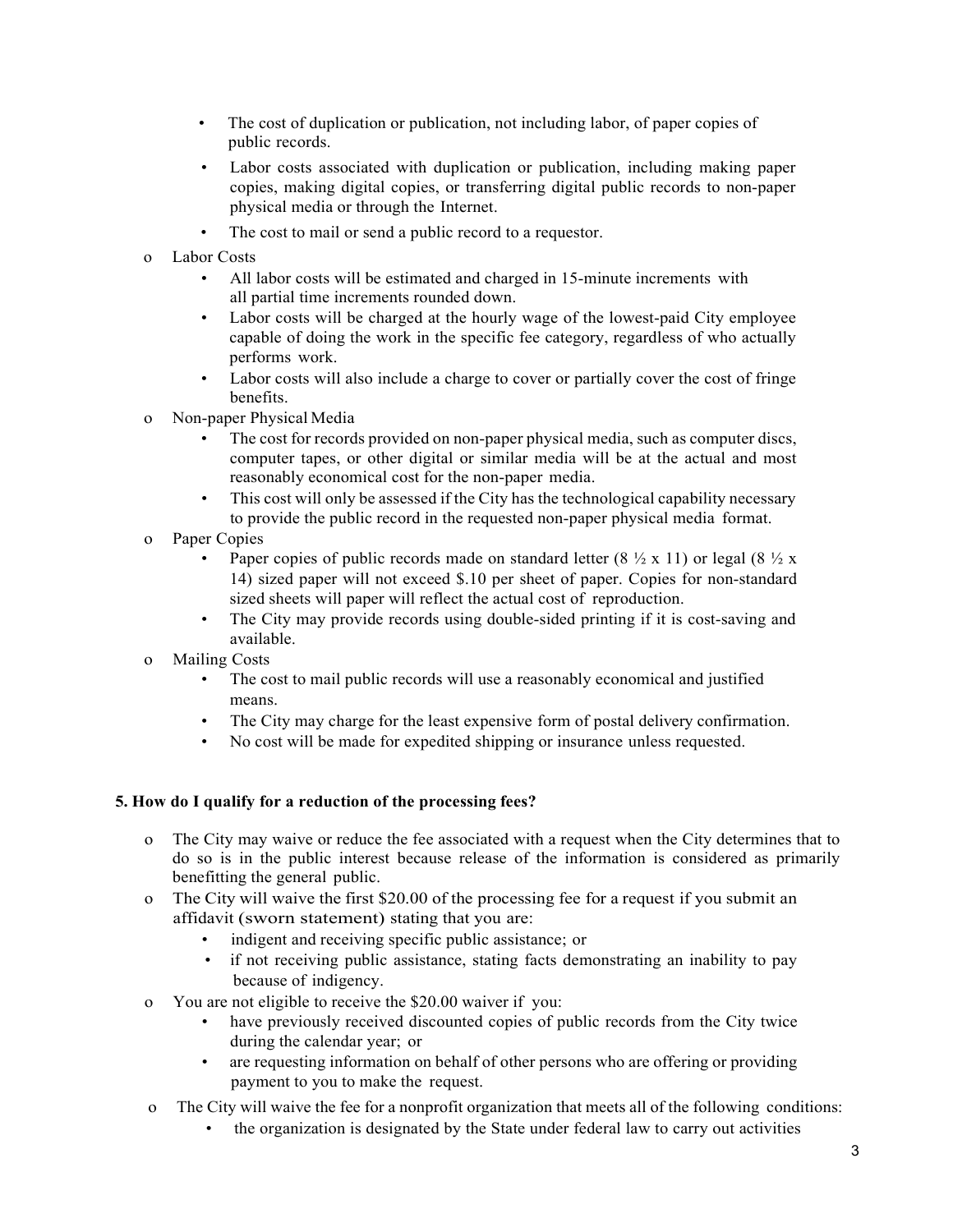under the Developmental Disabilities Assistance and Bill of Rights Act of 2000 and the Protection and Advocacy for Individuals with Mental Illness Act;

- the request is made directly on behalf of the organization or its clients;
- the request is made for a reason wholly consistent with the provisions of federal law under Section 931 of the Mental Health Code; and
- the request is accompanied by documentation of the organization's designation by the State

### **6. How may** I **challenge the denial of a public record or an excessive fee?**

### o Appeal of a Denial of a Public Record

If you believe that all or a portion of a public record has not been disclosed or has been improperly exempted from disclosure, you may file an appeal of the denial with the City Manager. The appeal must be in writing, specifically state the word "appeal" and identify the reason or reasons you are seeking a reversal of the denial.

Within 10 business days of receiving the appeal, the City Manager will respond in writing by:

- reversing the disclosure denial;
- upholding the disclosure denial; or
- reversing the disclosure denial in part and upholding the disclosure denial m part.

Whether or not you submitted an appeal of a denial to the City Manager, you may file a civil action in Ottawa County Circuit Court within 180 days after the City's final determination to deny your request. Should you prevail in the civil action the court will award you reasonable attorneys' fees, costs, and disbursements. If the court determines that the City acted arbitrarily and capriciously in refusing to disclose or provide a public record, the court shall award you damages in the amount of \$1000.00

## o Appeal of an Excessive FOIA Processing Fee

If you believe that the fee charged by the City to process your FOIA request exceeds the amount permitted by state law, you must first submit a written appeal for a fee reduction to the City Manager. The appeal must be in writing, specifically state the word "appeal" and identify how the required fee exceeds the amount permitted.

Within 10 business days after receiving the appeal, the City Manager will respond in writing by:

- waiving the fee;
- reducing the fee and issuing a written determination indicating the specific basis that supports the remaining fee;
- upholding the fee and issuing a written determination indicating the specific basis that supports the required fee; or
- issuing a notice detailing the reason or reasons for extending for not more than 10 business days the period during which the City Manager will respond to the written appeal.